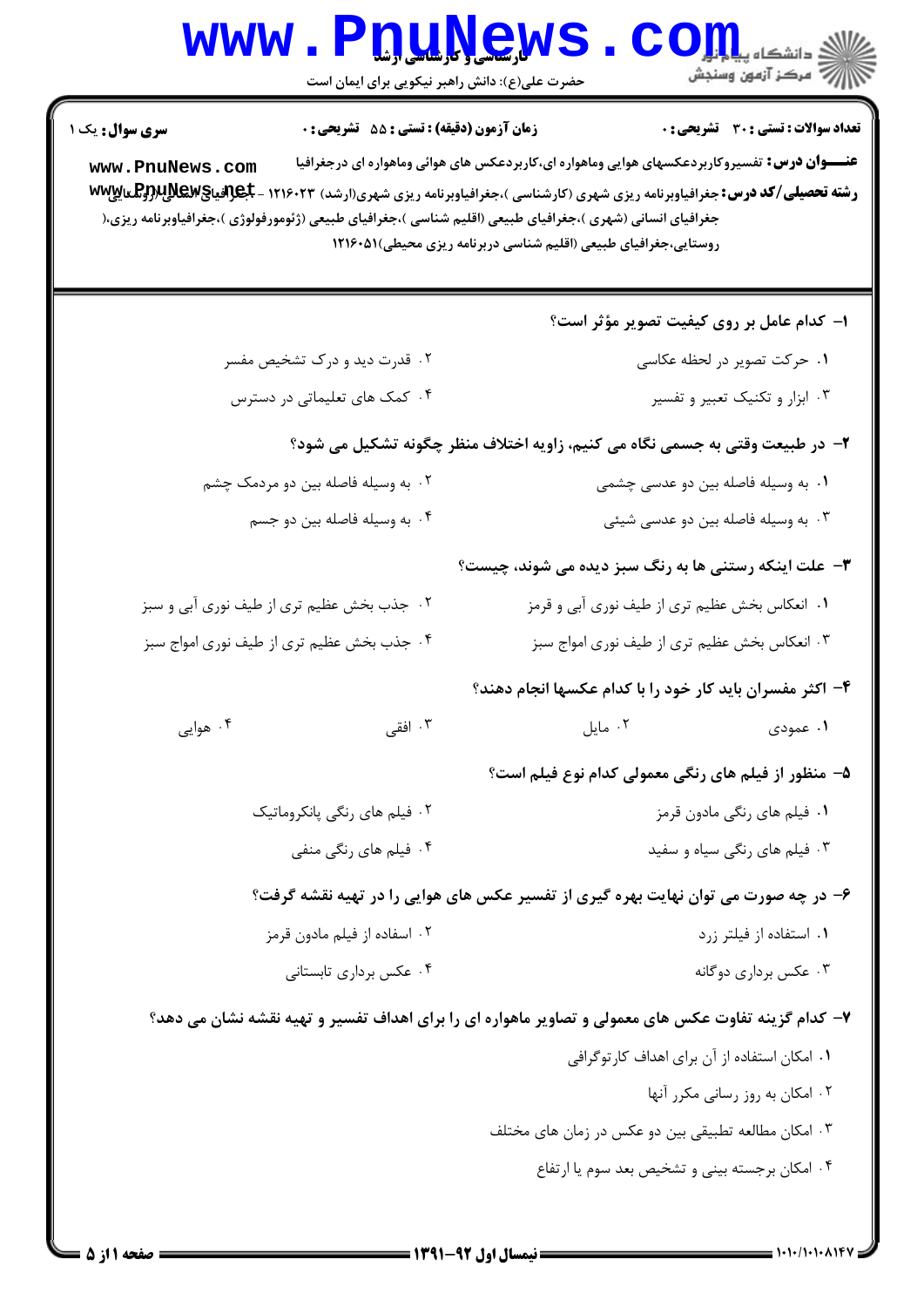|                                                                                          | <b>WWW.PDUAGWS</b><br>حضرت علی(ع): دانش راهبر نیکویی برای ایمان است                                                                                                                       |                                                                                                     | COJJL<br>رآ - مرڪز آزمون وسنڊش         |  |  |
|------------------------------------------------------------------------------------------|-------------------------------------------------------------------------------------------------------------------------------------------------------------------------------------------|-----------------------------------------------------------------------------------------------------|----------------------------------------|--|--|
| <b>سری سوال :</b> ۱ یک<br>www.PnuNews.com                                                | زمان آزمون (دقيقه) : تستى : 55 تشريحى : 0<br><b>رشته تحصیلی/کد درس:</b> جغرافیاوبرنامه ریزی شهری (کارشناسی )،جغرافیاوبرنامه ریزی شهری(ارشد) ۱۲۱۶۰۲۳ - <b>جلوافیایهالیلاپا(BEX) به www</b> | <b>عنـــوان درس:</b> تفسیروکاربردعکسهای هوایی وماهواره ای،کاربردعکس های هوائی وماهواره ای درجغرافیا | تعداد سوالات : تستي : 30 ٪ تشريحي : 0  |  |  |
|                                                                                          | )،جغرافیای انسانی (شهری )،جغرافیای طبیعی (اقلیم شناسی )،جغرافیای طبیعی (ژئومورفولوژی )،جغرافیاوبرنامه ریزی                                                                                | روستایی،جغرافیای طبیعی (اقلیم شناسی دربرنامه ریزی محیطی)۵۱۶۰۵۱۱                                     |                                        |  |  |
|                                                                                          |                                                                                                                                                                                           | ۸– فاصله بین دو عدسی در استریوسکوپ جیبی معمولا چند میلی متر است؟                                    |                                        |  |  |
| $\Delta \Delta$ تا $\Delta \Delta$                                                       | ۰۳ ه ۶۵ تا ۸۵                                                                                                                                                                             | ۰۲ تا ۶۵ تا                                                                                         | $Y \triangle$ تا ۷۵                    |  |  |
|                                                                                          |                                                                                                                                                                                           | ۹- به طرز قرار گرفتن اجسام و عوامل جزئی در کنار یکدیگر چه می گویند؟                                 |                                        |  |  |
| ۰۴ طبقه بندی                                                                             | ۰۳ اختلاف ارتفاع                                                                                                                                                                          | ۲. تن عکسی                                                                                          | ٠١ نقش يا الگو                         |  |  |
|                                                                                          |                                                                                                                                                                                           | ۱۰– قبل از تهیه تصویر از داده های ماهواره ای کدام اقدام لازم است؟                                   |                                        |  |  |
|                                                                                          | ۰۲ اصلاحات هندسی و رادیومتری                                                                                                                                                              |                                                                                                     | ۰۱ تهیه تصویر مجازی                    |  |  |
| ۰۴ عبور از فیلتر ضد آبی و سبز و قرمز                                                     |                                                                                                                                                                                           | ۰۳ تلفیق تصاویر باندهای ۲و ۴و ۴                                                                     |                                        |  |  |
|                                                                                          |                                                                                                                                                                                           | 1۱- بزرگ نمایی دستگاه های استریوترانسفرسکوپ های زوم کننده چقدر است؟                                 |                                        |  |  |
| ۰۴ برابر                                                                                 | ۰۰ ۱۰ برابر                                                                                                                                                                               | ۰۲ ۶ برابر                                                                                          | ۰۱ ۲ برابر                             |  |  |
| ۱۲- کدام گزینه در مورد تشعشعات انرژی کشف شده توسط بازیاب ها از پدیده های زمینی صحیح است؟ |                                                                                                                                                                                           |                                                                                                     |                                        |  |  |
|                                                                                          |                                                                                                                                                                                           | ۰۱ ارقام کوچک تر بیانگر سایه- رنگ خاکستری اجسام است.                                                |                                        |  |  |
|                                                                                          |                                                                                                                                                                                           | ۰۲ ارقام بزرگ تر بیانگر سایه- رنگ خاکستری اجسام است.                                                |                                        |  |  |
|                                                                                          |                                                                                                                                                                                           | ۰۳ ارقام بزرگ تر مر بوط به بازتاب ها یا تشعشعات قوی تر اجسام است.                                   |                                        |  |  |
|                                                                                          |                                                                                                                                                                                           | ۰۴ ارقام کوچک تر مر بوط به بازتاب ها یا تشعشعات قوی تر اجسام است.                                   |                                        |  |  |
|                                                                                          |                                                                                                                                                                                           | ۱۳- موقعیت توپوگرافیک رویشگاه درخت بلوط چگونه به مفسر کمک می کند؟                                   |                                        |  |  |
|                                                                                          | ۰۲ رویش مناسب در شیب های رو به شمال                                                                                                                                                       |                                                                                                     | ۰۱ رویش مناسب در شیب های رو به جنوب    |  |  |
|                                                                                          | ۰۴ رویش مناسب در شیب های رو به غرب                                                                                                                                                        |                                                                                                     | ۰۳ رویش مناسب در شیب های رو به شرق     |  |  |
|                                                                                          | ۱۴- چگونه می توان محدوده منطقه مرطوب را بر روی تصاویر فضایی شناسایی کرد؟                                                                                                                  |                                                                                                     |                                        |  |  |
|                                                                                          | ۰۲ تیره تر بودن رنگ و تراکم نباتات                                                                                                                                                        |                                                                                                     | ۰۱ تیره تر بودن رنگ و عدم تراکم نباتات |  |  |
|                                                                                          | ۰۴ روشن تر بودن رنگ و عدم تراکم نباتات                                                                                                                                                    |                                                                                                     | ۰۳ روشن تر بودن رنگ و تراکم نباتات     |  |  |
| ۱۵- کدام گزینه بیانگر ضعف و محدودیت نقشه های تصویری است؟                                 |                                                                                                                                                                                           |                                                                                                     |                                        |  |  |
|                                                                                          | ۰۲ هزينه بالا                                                                                                                                                                             |                                                                                                     | ۰۱ دقت پایین                           |  |  |
|                                                                                          | ۰۴ دشواری تبدیل به نقشه های خطی                                                                                                                                                           |                                                                                                     | ۰۳ عدم حفظ ویژگی های طبیعی تصویر       |  |  |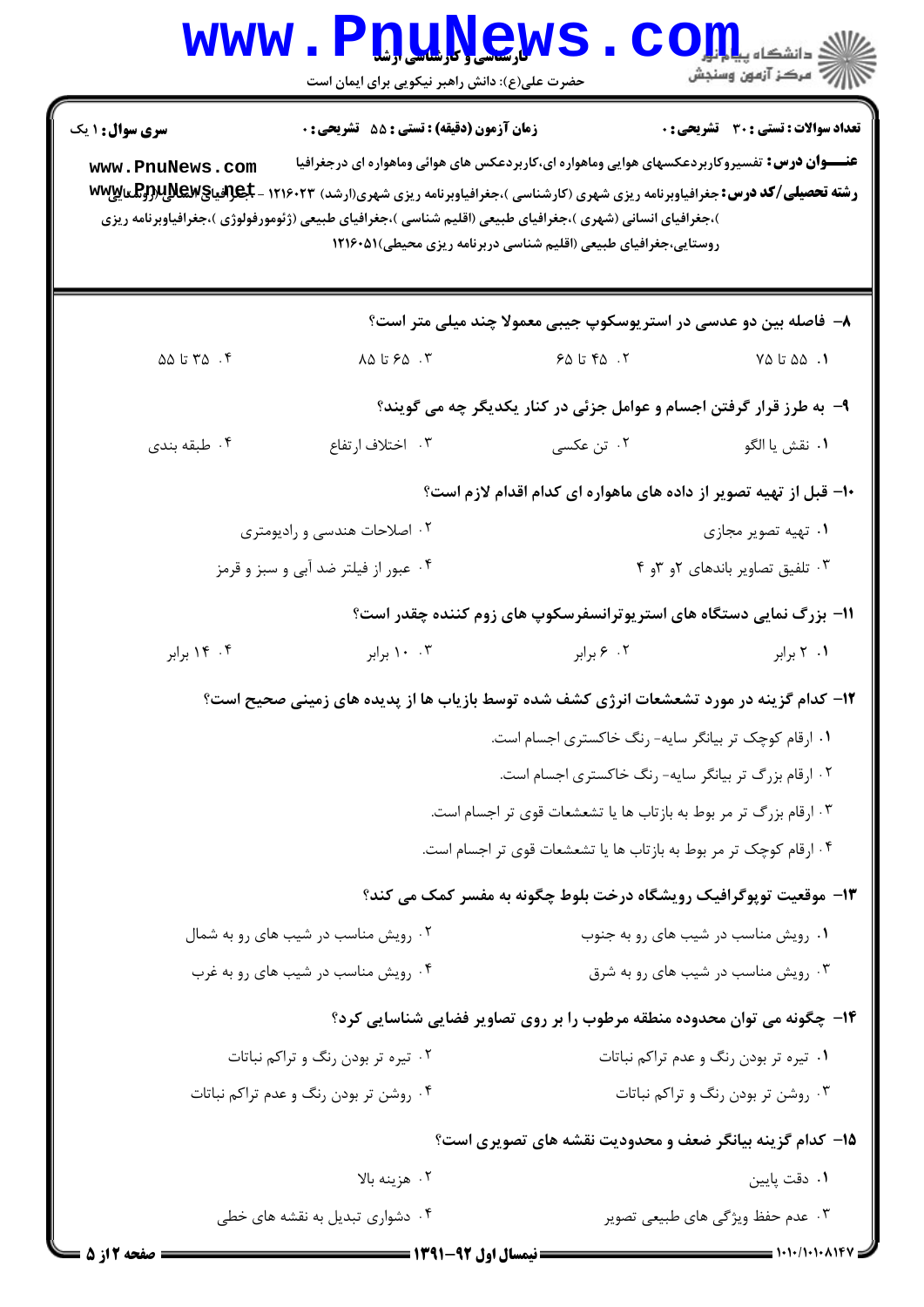|                                                                                                                                                                                                                                                                                                                                                                                                                                                             | www.PnuNew<br>حضرت علی(ع): دانش راهبر نیکویی برای ایمان است                                                |                                                                         | الاد دانشکاه پیدا برای C<br>اراخ دانشکاه پیدا برای کا                     |  |  |
|-------------------------------------------------------------------------------------------------------------------------------------------------------------------------------------------------------------------------------------------------------------------------------------------------------------------------------------------------------------------------------------------------------------------------------------------------------------|------------------------------------------------------------------------------------------------------------|-------------------------------------------------------------------------|---------------------------------------------------------------------------|--|--|
| <b>سری سوال :</b> ۱ یک                                                                                                                                                                                                                                                                                                                                                                                                                                      | زمان آزمون (دقیقه) : تستی : 55 آتشریحی : 0                                                                 |                                                                         | <b>تعداد سوالات : تستی : 30 ٪ تشریحی : 0</b>                              |  |  |
| <b>عنـــوان درس:</b> تفسیروکاربردعکسهای هوایی وماهواره ای،کاربردعکس های هوائی وماهواره ای درجغرافیا<br>www.PnuNews.com<br><b>رشته تحصیلی/کد درس:</b> جغرافیاوبرنامه ریزی شهری (کارشناسی )،جغرافیاوبرنامه ریزی شهری(ارشد) ۱۲۱۶۰۲۳ - <b>جلوافیایهالیا(پرلو</b> یایالیا)www<br>)،جغرافیای انسانی (شهری )،جغرافیای طبیعی (اقلیم شناسی )،جغرافیای طبیعی (ژئومورفولوژی )،جغرافیاوبرنامه ریزی<br>روستایی،جغرافیای طبیعی (اقلیم شناسی دربرنامه ریزی محیطی)۱۲۱۶۰۵۱ ( |                                                                                                            |                                                                         |                                                                           |  |  |
|                                                                                                                                                                                                                                                                                                                                                                                                                                                             |                                                                                                            |                                                                         | ۱۶- کدام گزینه در شناسایی جنس خاک می تواند به مفسر کمک کند؟               |  |  |
|                                                                                                                                                                                                                                                                                                                                                                                                                                                             |                                                                                                            |                                                                         | ۰۱ انشعابات رودها در زمین های رسی نامنظم است.                             |  |  |
|                                                                                                                                                                                                                                                                                                                                                                                                                                                             | ۲. انشعابات رودها در زمین های ماسه ای فاصله کم از هم دارند.                                                |                                                                         |                                                                           |  |  |
|                                                                                                                                                                                                                                                                                                                                                                                                                                                             | ۰۳ انشعابات رودها در زمین های رسی فاصله از هم ندارند.                                                      |                                                                         |                                                                           |  |  |
|                                                                                                                                                                                                                                                                                                                                                                                                                                                             |                                                                                                            | ۰۴ انشعابات رودها در زمین های  ماسه ای فاصله زیاد از هم دارند.          |                                                                           |  |  |
|                                                                                                                                                                                                                                                                                                                                                                                                                                                             |                                                                                                            |                                                                         | ۱۷- شبکه زهکشی همگرا بر روی عکس های هوایی بیانگر چه زمین هایی است؟        |  |  |
|                                                                                                                                                                                                                                                                                                                                                                                                                                                             | ۰۲ زمین های آهکی و جلگه های یخچالی                                                                         |                                                                         | ۰۱ مخروط های کوه های آتشفشانی                                             |  |  |
|                                                                                                                                                                                                                                                                                                                                                                                                                                                             | ۰۴ طبقات چين خورده                                                                                         |                                                                         | ۰۳ جلگه های رسوبی                                                         |  |  |
|                                                                                                                                                                                                                                                                                                                                                                                                                                                             |                                                                                                            |                                                                         | <b>۱۸</b> - بافت درشت بر روی عکس های هوایی بیانگر کدام نوع سنگ است؟       |  |  |
| ۰۴ سنگ رس                                                                                                                                                                                                                                                                                                                                                                                                                                                   | ۰۳ گرانيت                                                                                                  | ۰۲ بازالت                                                               | ۰۱ ماسه                                                                   |  |  |
|                                                                                                                                                                                                                                                                                                                                                                                                                                                             | ۱۹- بر روی عکس های هوایی چگونه می توان ماسه سنگ را از سنگ خارا تشخیص داد؟                                  |                                                                         |                                                                           |  |  |
|                                                                                                                                                                                                                                                                                                                                                                                                                                                             |                                                                                                            |                                                                         | ۰۱ شبکه شکاف سنگ خارا منظم تر از ماسه سنگ است.                            |  |  |
|                                                                                                                                                                                                                                                                                                                                                                                                                                                             |                                                                                                            | ۲. دامنه های توده های خارایی تند تر از دامنه های تشکیلات ماسه سنگی است. |                                                                           |  |  |
|                                                                                                                                                                                                                                                                                                                                                                                                                                                             | ۰۳ ماسه سنگ ها فلات های مسطح و سنگ خارا تپه های مدور و مرتفع را به وجود می آورد.                           |                                                                         |                                                                           |  |  |
|                                                                                                                                                                                                                                                                                                                                                                                                                                                             | ۰۴ سنگ خارا فلات های مسطح و ماسه سنگ ها تپه های مدور و مرتفع را به وجود می آورد.                           |                                                                         |                                                                           |  |  |
|                                                                                                                                                                                                                                                                                                                                                                                                                                                             | <b>۲۰</b> - چمن زارهای مصنوعی و مزارع صیفی کاری بر روی عکس های هوایی با کدام مشخصه زیر قابل شناسایی هستند؟ |                                                                         |                                                                           |  |  |
|                                                                                                                                                                                                                                                                                                                                                                                                                                                             | ٠٢ حدود نامنظم با ساختمان نامتجانس                                                                         |                                                                         | ٠١ حدود نامنظم با ساختمان متجانس                                          |  |  |
|                                                                                                                                                                                                                                                                                                                                                                                                                                                             | ۰۴ حدود منظم با ساختمان نامتجانس                                                                           |                                                                         | ۰۳ حدود منظم با ساختمان متجانس                                            |  |  |
|                                                                                                                                                                                                                                                                                                                                                                                                                                                             | <b>۲۱</b> - بر روی عکس های هوایی منطقه ی بیابانی چگونه می توان جهت وزش باد را مشخص کرد؟                    |                                                                         |                                                                           |  |  |
|                                                                                                                                                                                                                                                                                                                                                                                                                                                             | ۰۱ از روی دامنه ی تندتر تپه های ماسه ای<br>۰۲ با توجه به جهت شمال                                          |                                                                         |                                                                           |  |  |
|                                                                                                                                                                                                                                                                                                                                                                                                                                                             | ۰۴ با توجه به جهت انحنای تنه درختان                                                                        |                                                                         | ۰۳ از روی سایه اشیا و پدیده ها                                            |  |  |
|                                                                                                                                                                                                                                                                                                                                                                                                                                                             |                                                                                                            |                                                                         | ۲۲- ترموگرافی با استفاده از کدام طول موج طیف الکترومغناطیسی صورت می گیرد؟ |  |  |
| ۰۴ راديويي                                                                                                                                                                                                                                                                                                                                                                                                                                                  | ۰۳ ماوراء بنفش                                                                                             | ۰۲ مرئی                                                                 | ۰۱ مادون قرمز                                                             |  |  |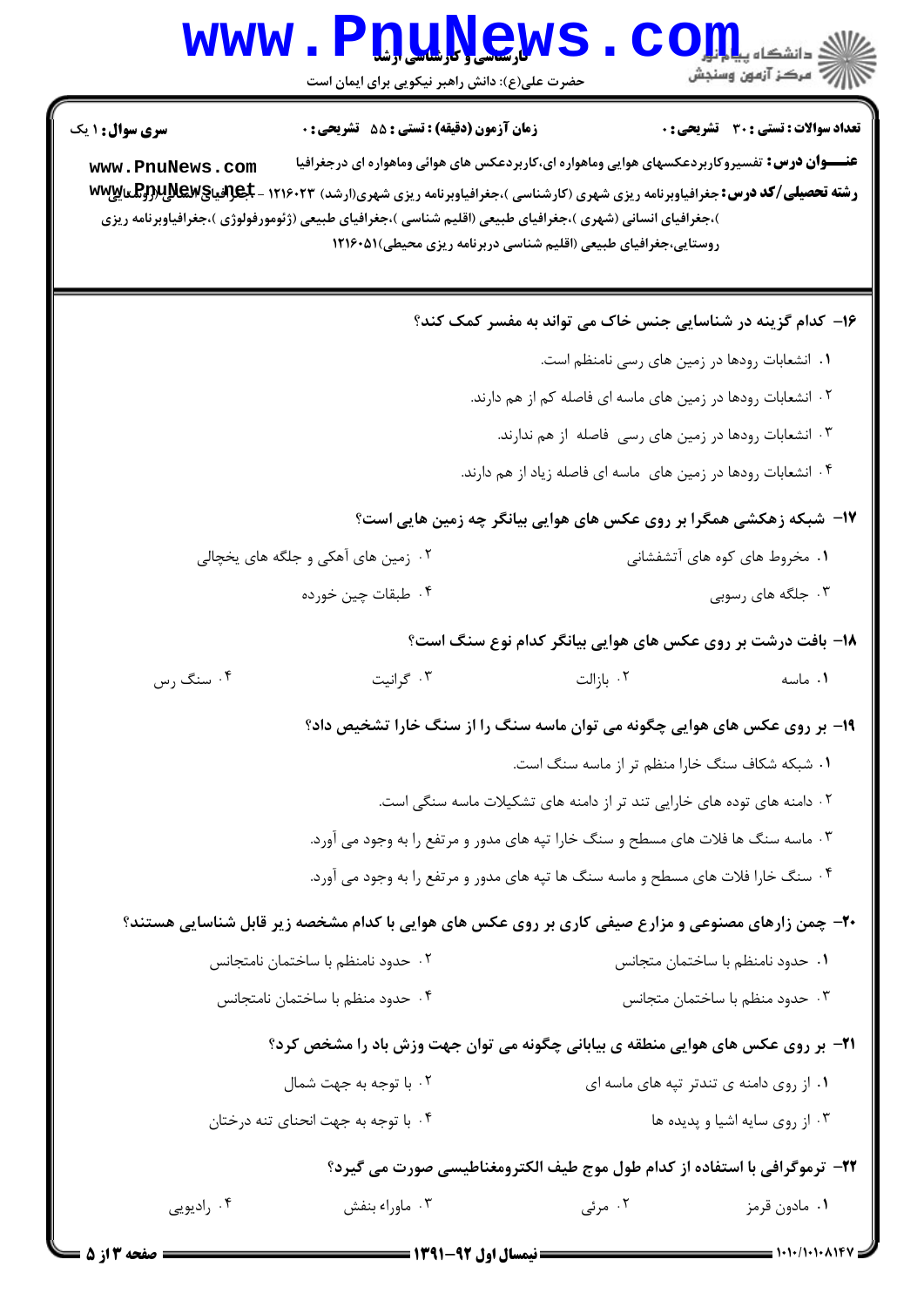| <b>WWW.</b>                                                                                                             | PDUAGW<br>حضرت علی(ع): دانش راهبر نیکویی برای ایمان است                                                                                                                                                                                                                        |                                                                                                                                                                         | د<br>آق دانشکاه پ <b>یا ب<sup>ا</sup> بو<br/>آق</b><br>// مرکز آزمون وسنجش |  |  |
|-------------------------------------------------------------------------------------------------------------------------|--------------------------------------------------------------------------------------------------------------------------------------------------------------------------------------------------------------------------------------------------------------------------------|-------------------------------------------------------------------------------------------------------------------------------------------------------------------------|----------------------------------------------------------------------------|--|--|
| <b>سری سوال : ۱ یک</b>                                                                                                  | <b>زمان آزمون (دقیقه) : تستی : 55 تشریحی : 0</b>                                                                                                                                                                                                                               |                                                                                                                                                                         | <b>تعداد سوالات : تستی : 30 ٪ تشریحی : 0</b>                               |  |  |
| www.PnuNews.com                                                                                                         | <b>رشته تحصیلی/کد درس:</b> جغرافیاوبرنامه ریزی شهری (کارشناسی )،جغرافیاوبرنامه ریزی شهری(ارشد) ۱۲۱۶۰۲۳ - <b>جلوافیایهالیلاپا(پرلو</b> للایالایی) <del>ww</del> y<br>)،جغرافیای انسانی (شهری )،جغرافیای طبیعی (اقلیم شناسی )،جغرافیای طبیعی (ژئومورفولوژی )،جغرافیاوبرنامه ریزی | <b>عنــــوان درس:</b> تفسیروکاربردعکسهای هوایی وماهواره ای،کاربردعکس های هوائی وماهواره ای درجغرافیا<br>روستایی،جغرافیای طبیعی (اقلیم شناسی دربرنامه ریزی محیطی)۱۲۱۶۰۵۱ |                                                                            |  |  |
|                                                                                                                         |                                                                                                                                                                                                                                                                                | ۲۳- محاسبه مساحت کدام منطقه تجاری بر روی عکسهای هوایی نسبتاً دشوار است؟                                                                                                 |                                                                            |  |  |
|                                                                                                                         | ۰۲ مراکز تجاری موسوم به پاساژ                                                                                                                                                                                                                                                  |                                                                                                                                                                         | ۰۱ بازار سنتی                                                              |  |  |
|                                                                                                                         | ۰۴ مراکز تجاری خیابان های فرعی                                                                                                                                                                                                                                                 |                                                                                                                                                                         | ۰۳ بازار جدید                                                              |  |  |
| ۲۴- وجه تشابه کارخانه های تصفیه آب شور،  تصفیه فاضلاب و مرکز تولید برق آبی بر روی عکسهای هوایی کدام گزینه ی زیر<br>است؟ |                                                                                                                                                                                                                                                                                |                                                                                                                                                                         |                                                                            |  |  |
|                                                                                                                         | ۰۲ وجود استخرهای آب                                                                                                                                                                                                                                                            |                                                                                                                                                                         | ٠١ وجود تأسيسات تصفيه آب                                                   |  |  |
|                                                                                                                         | ۰۴ وجود برج های خنک کننده                                                                                                                                                                                                                                                      |                                                                                                                                                                         | ۰۳ وجود تشکیلات تولید انرژی                                                |  |  |
|                                                                                                                         | ۲۵- بر روی عکس های هوایی،در چه صورت تأسیسات شناسایی شده ی کارخانه ای، در گروه صنایع سبک قرار می گیرند؟                                                                                                                                                                         |                                                                                                                                                                         |                                                                            |  |  |
|                                                                                                                         | ۰۲ عدم نصب دودکش                                                                                                                                                                                                                                                               |                                                                                                                                                                         | ۰۱ وسعت کم                                                                 |  |  |
|                                                                                                                         | ۰۴ نداشتن انبار مواد ساخته شده                                                                                                                                                                                                                                                 |                                                                                                                                                                         | ۰۳ عدم تعلق به ساير صنايع                                                  |  |  |
| ۲۶– در مطالعات آمایش سرزمین، کدام سطح اطلاعات برگرفته از تصاویر ماهواره ای، دارای دقت و حجم اطلاعات بیشتری<br>است؟      |                                                                                                                                                                                                                                                                                |                                                                                                                                                                         |                                                                            |  |  |
| $\mathfrak{f}$ . سطح ۴                                                                                                  | ۰۳ سطح ۳                                                                                                                                                                                                                                                                       | ۰۲ سطح ۷                                                                                                                                                                | ١. سطح ١                                                                   |  |  |
|                                                                                                                         | ۲۷– کدام باند طیف الکترومعناطیسی خورشید برای تشخیص برف و ابر از یکدیگر مناسب تر است؟                                                                                                                                                                                           |                                                                                                                                                                         |                                                                            |  |  |
| ۰۴ باند مرئی                                                                                                            | ۰۳ مادون قرمز حرارتي                                                                                                                                                                                                                                                           | ۰۲ مادون قرمز میانی                                                                                                                                                     | ۰۱ مادون قرمز نزدیک                                                        |  |  |
|                                                                                                                         | ۲۸- نتیجه بررسی تغییرات حوزه اکولوژیکی دریاچه ارومیه با استفاده از داده های ماهواره لندست طی سال های ۱۹۹۰ و ۲۰۰۰                                                                                                                                                               |                                                                                                                                                                         | میلادی حاکی از چیست؟                                                       |  |  |
|                                                                                                                         | ۰۲ افزایش سطح اراضی شوره زار و کاهش سطح کاربری                                                                                                                                                                                                                                 |                                                                                                                                                                         | ٠١ كاهش سطح اراضي شوره زار و افزايش سطح كاربري                             |  |  |
|                                                                                                                         | ۰۴ افزایش سطح دریاچه ارومیه و کاهش سطح کاربری                                                                                                                                                                                                                                  |                                                                                                                                                                         | ۰۳ کاهش سطح دریاچه ارومیه و افزایش سطح کاربری                              |  |  |
| ۲۹- سنجنده کدام ماهواره دارای توان تفکیک فضایی دو و نیم متر در باند رنگی و ۶۱ سانتی متر در باند سیاه و سفید است؟        |                                                                                                                                                                                                                                                                                |                                                                                                                                                                         |                                                                            |  |  |
| ۰۴ کویک برد                                                                                                             | ۰۳ آيکونوس                                                                                                                                                                                                                                                                     | ٠٢ اسپات                                                                                                                                                                | ۰۱ لندست                                                                   |  |  |
| = صفحه ۱۴; ۵ =                                                                                                          |                                                                                                                                                                                                                                                                                |                                                                                                                                                                         | 1010/10100147                                                              |  |  |